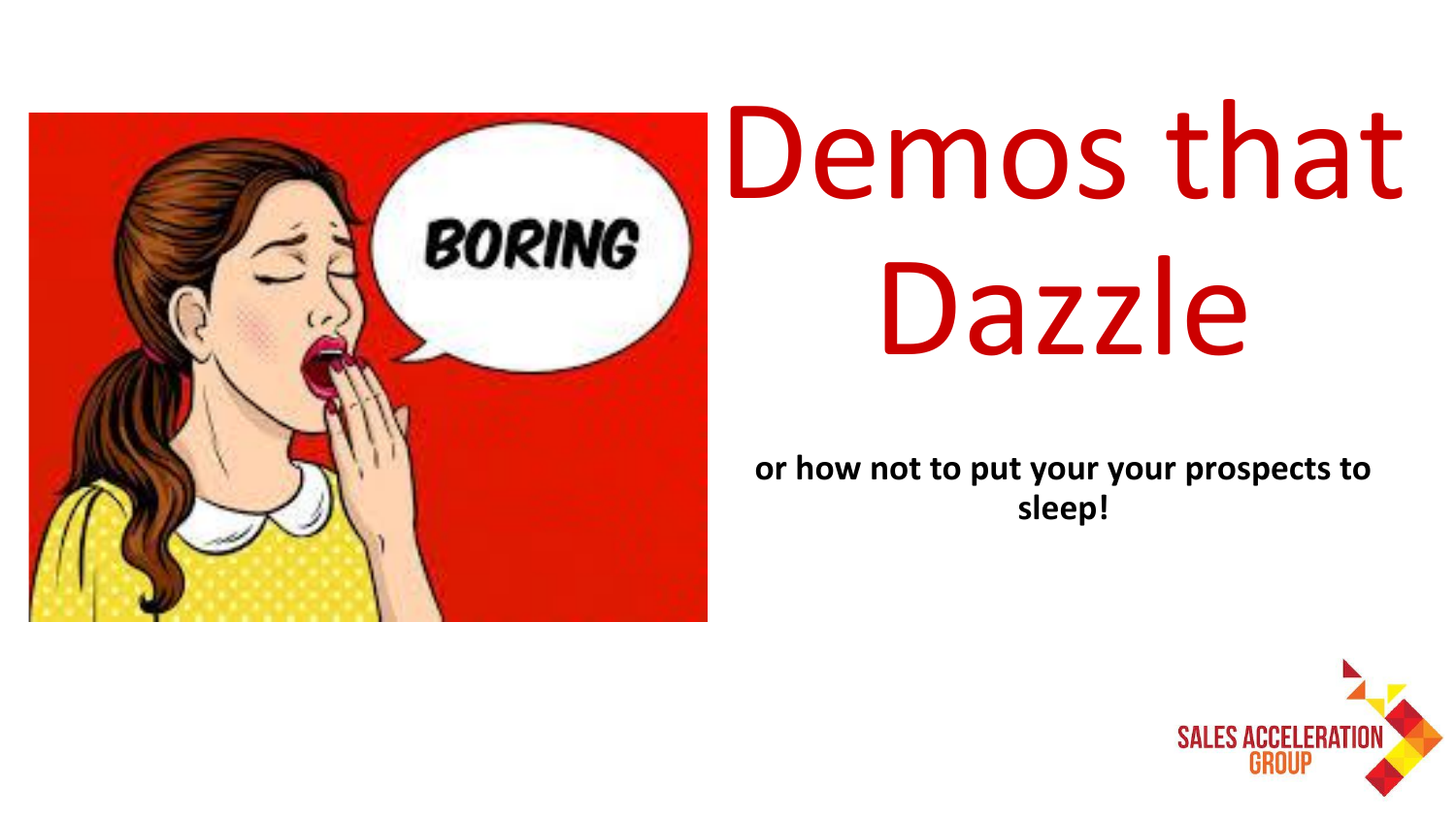#### **What Makes a Good Presentation for the Prospect?**

- It meets the prospect's expectations
- It's interactive
- It demonstrates the functionality needed to solve the prospect's issues
- It teaches them something they didn't know
- It answers questions they didn't know they had
- It's customized to the prospect



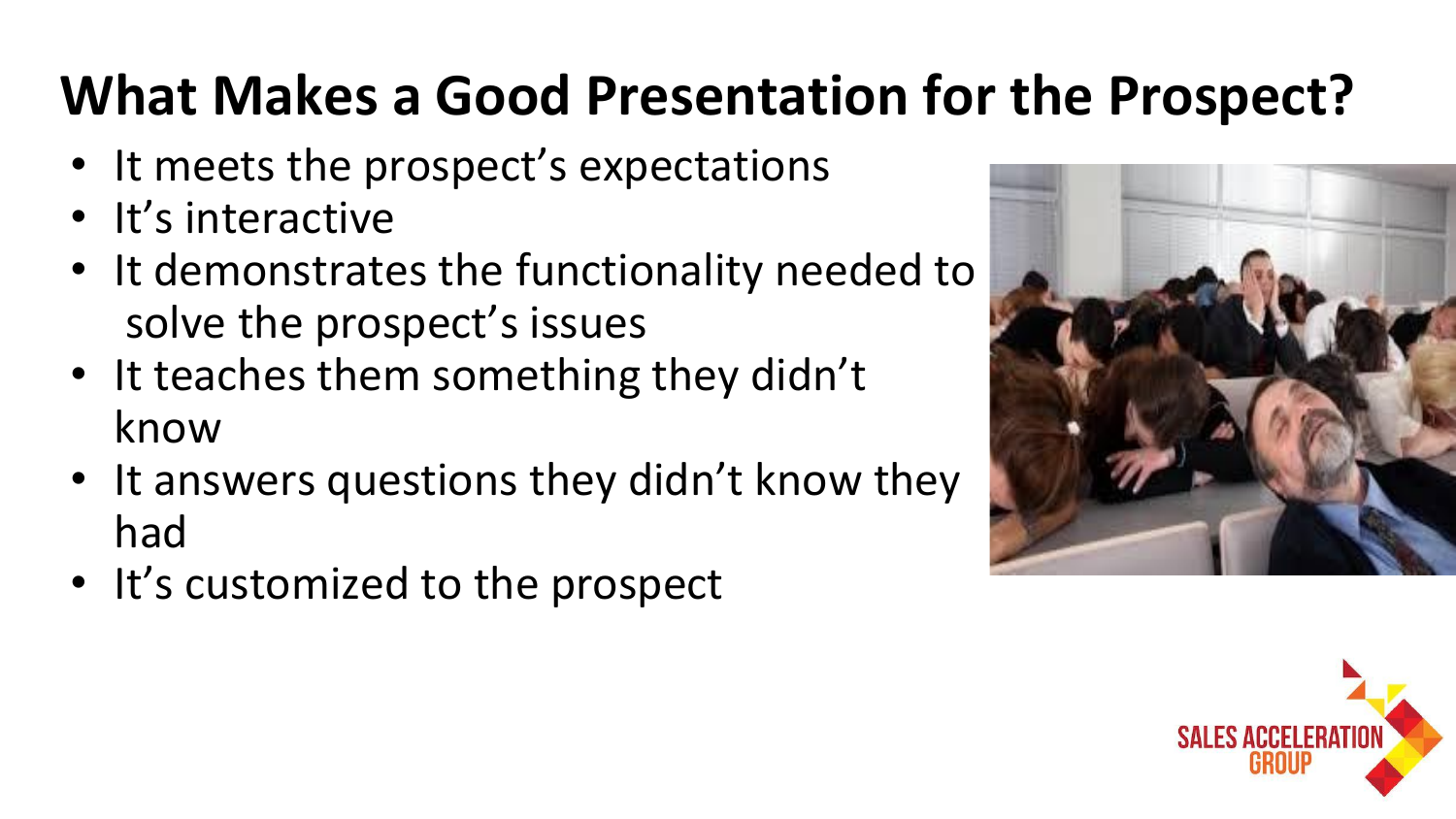#### **Pre-Presentation Planning**

#### **What should you know before you go?**

- Name, title, amount of influence, personalities of all participants, and if they are friend or foe
- Who the competitors are
- The pain your product solves
- Their buying criteria in priority order

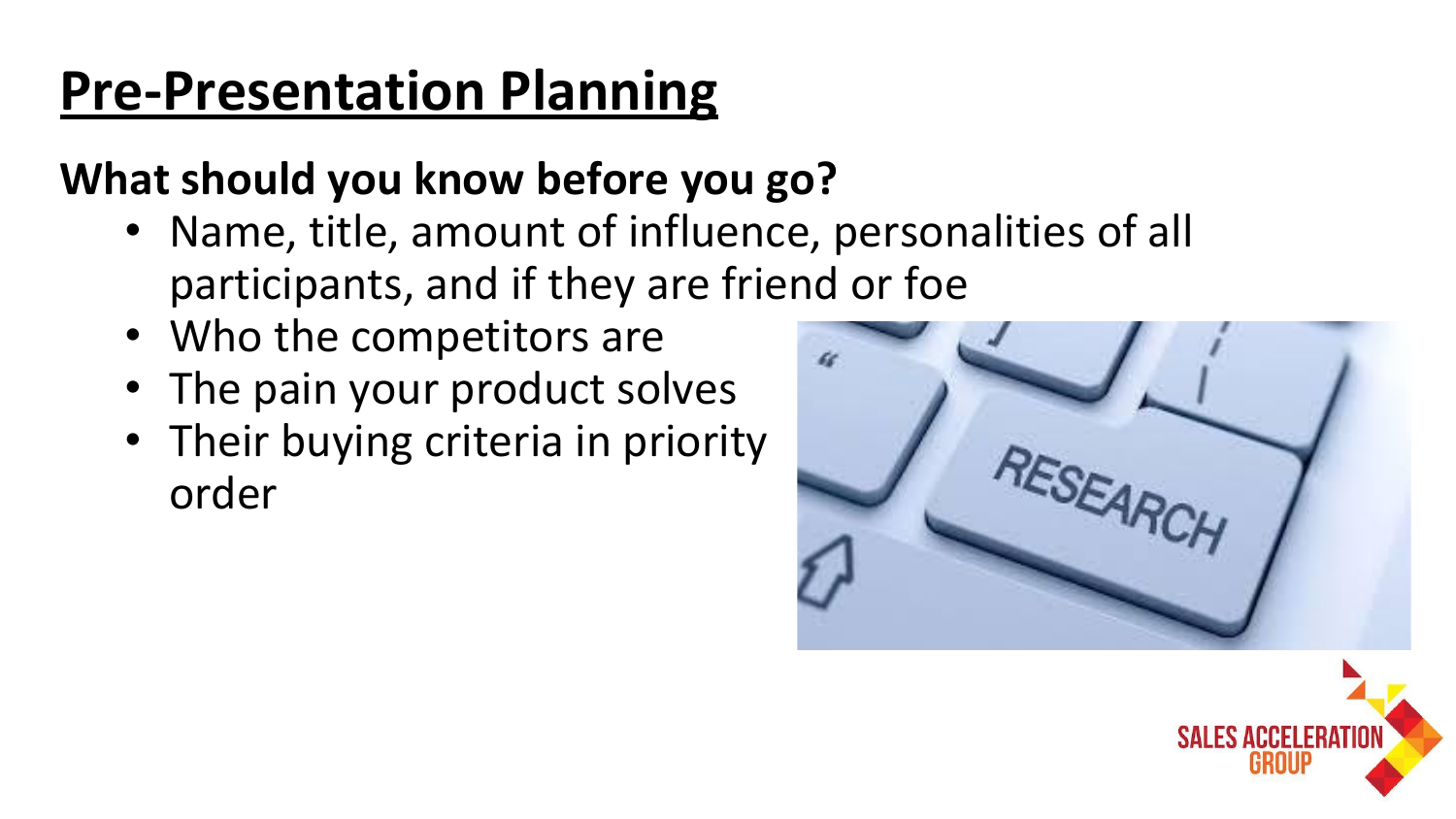#### **Pre-Presentation Planning cont…...**

#### **Research you should do on your own**

- Look up each participant on LinkedIn- I print each profile off
	- How long have they worked there?
	- Where else have they worked?
	- Do you have common connections?
- Go to their website
	- News/Press Releases
- Basic google search



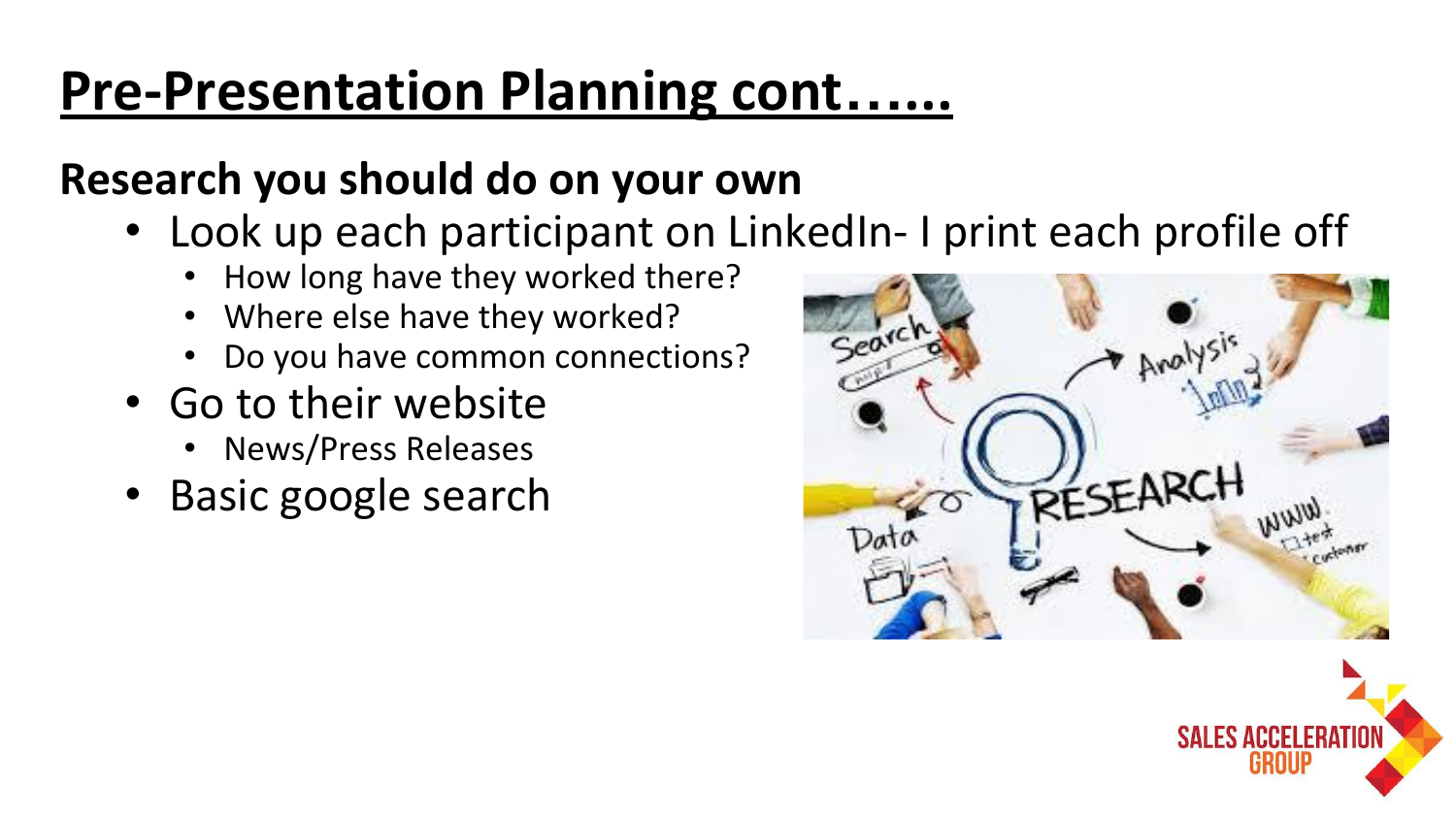## **Targeting the Agenda for the Presentation**

#### **Agenda Items:**

- Introductions-their team and your team
- Confirmation of original discovery
- What's changed since the last contact NISC had with them?
- Question you have that are important to you and how you will structure the demo
- The areas you'll cover in order- Approval from the group
- Rules of engagement during the demo
	- Questions along the way or held until the end



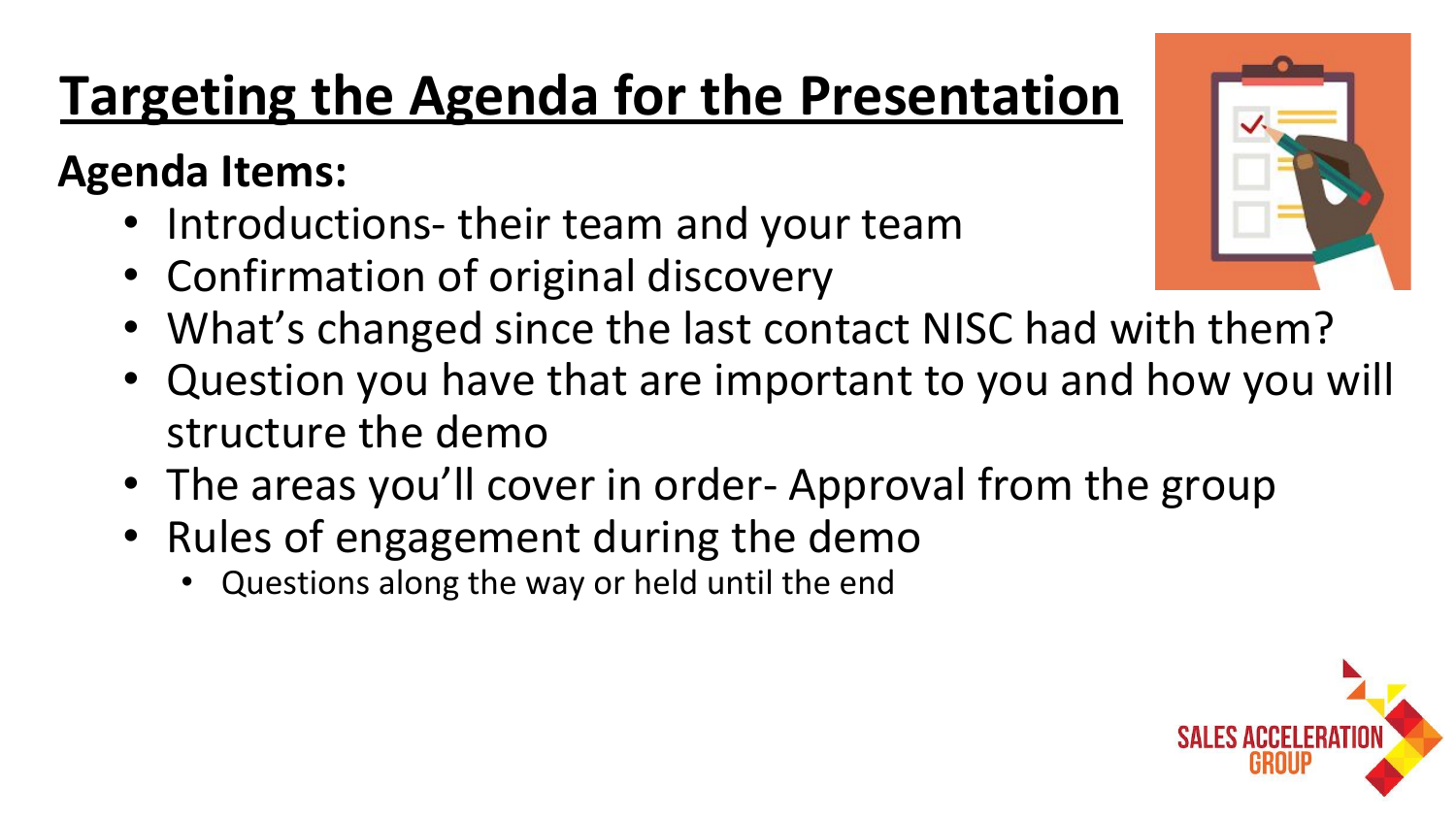## **Validating and Updating Information Previously Provided (Re-discovery)**

- It's my understanding that………
- Can you share a couple of examples in which how you're currently doing X today didn't/can't/should work this way?
- "It appears you're a pretty educated group...what areas should I spend the most time on."/ "It appears you're in the early stages of educating yourself. I'll make sure to help increase your understanding of X today."

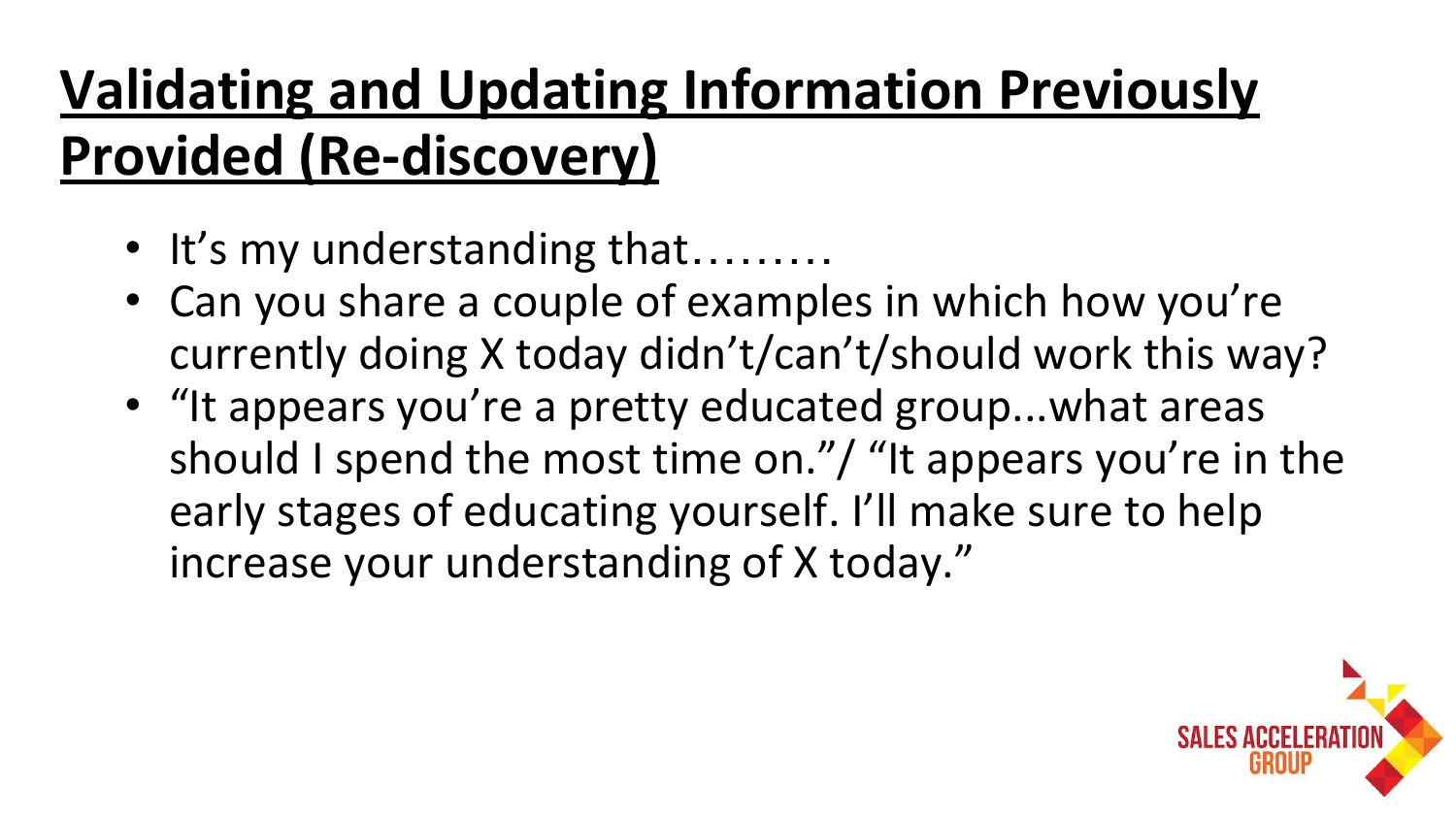## **Engaging your Audience and Ensuring interactivity**

- Make a personal connection
- Look for glazing over/deer in the headlights/silent "signals" b/t 2 people.
- Tell a Story
- A picture tells a thousand words
- Use humor
- Create slides/graphics to break up the live demo
- Ask questions rhetorical
- Be Authentic/Human



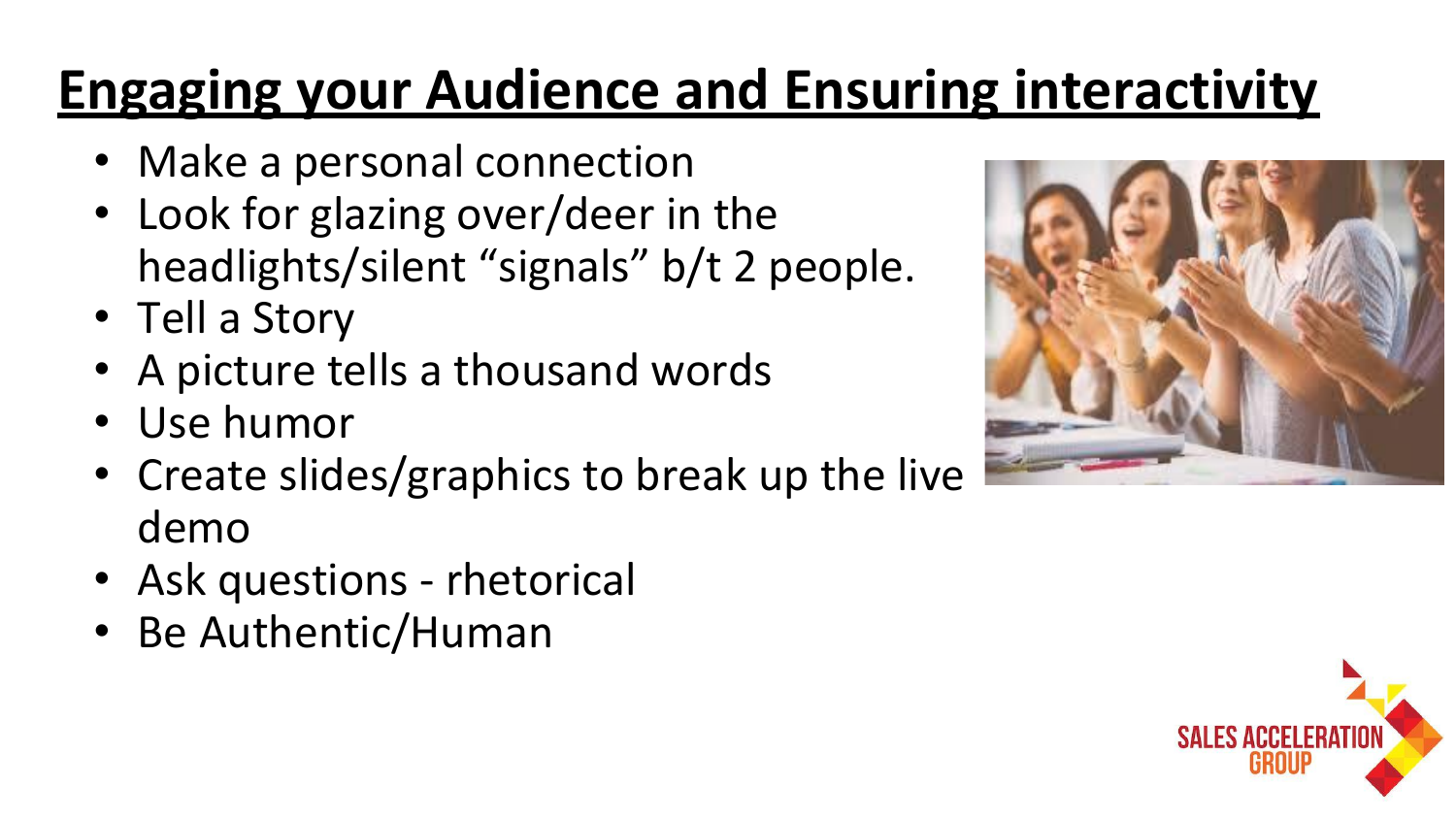## **Using Use Cases to Tell a Story**

- How to pick a use case
- Why they're helpful
- When to insert the use case into the presentation



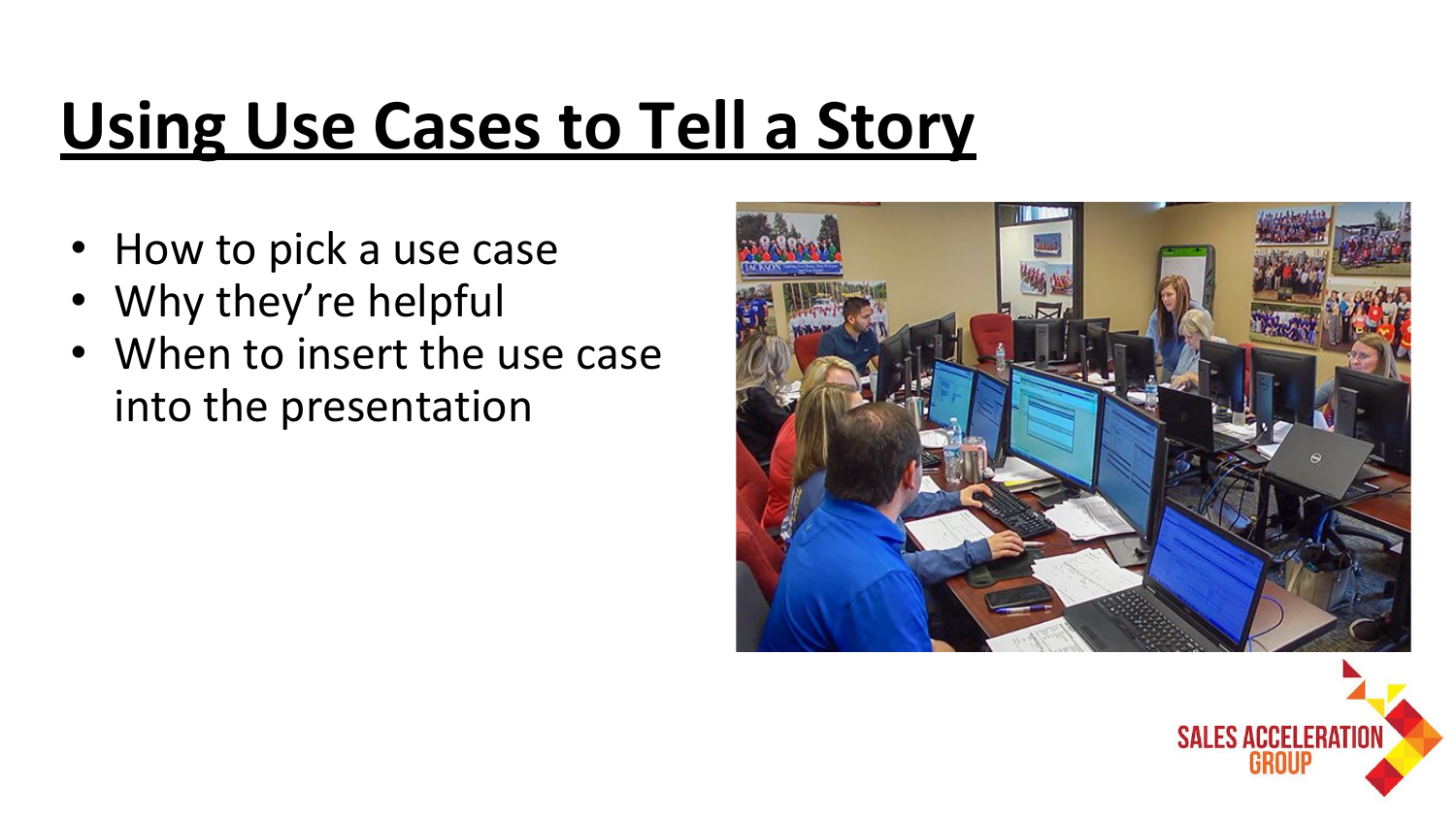# **Objection Handling**

- Common Objections you're hearir
- We handle objections by asking questions (not trying to talk our way out of them)
	- Interesting question tell me what prompted you to ask that?
	- Tell me more
	- Are you asking because……



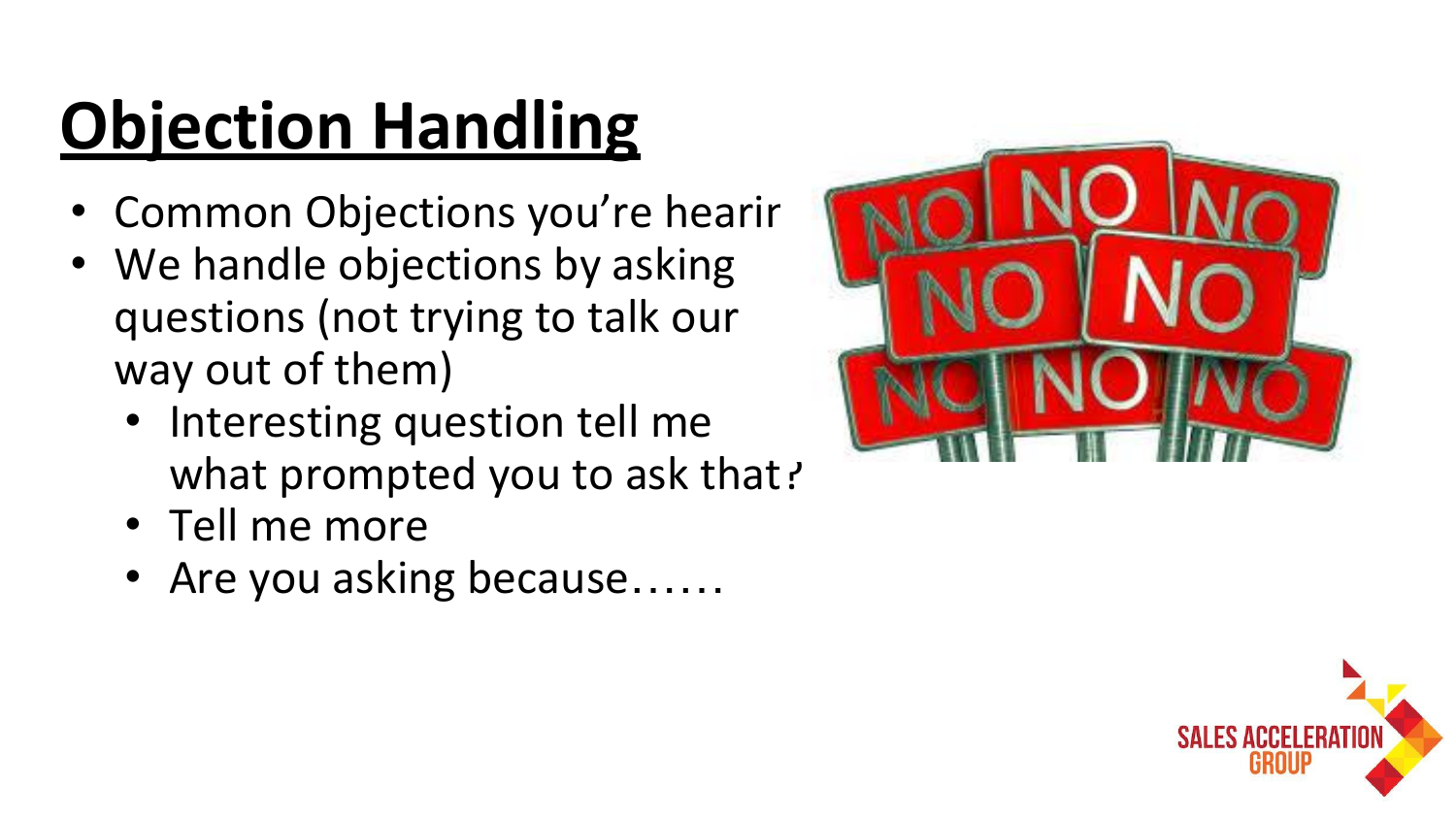# **Identifying and responding to non-verbal clues**

- What are Non-Verbal (and subtle verbal) clues
- Step 1- DON'T IGNORE THEM
- Who should address them- You or the Sales Manager?
- How to address them



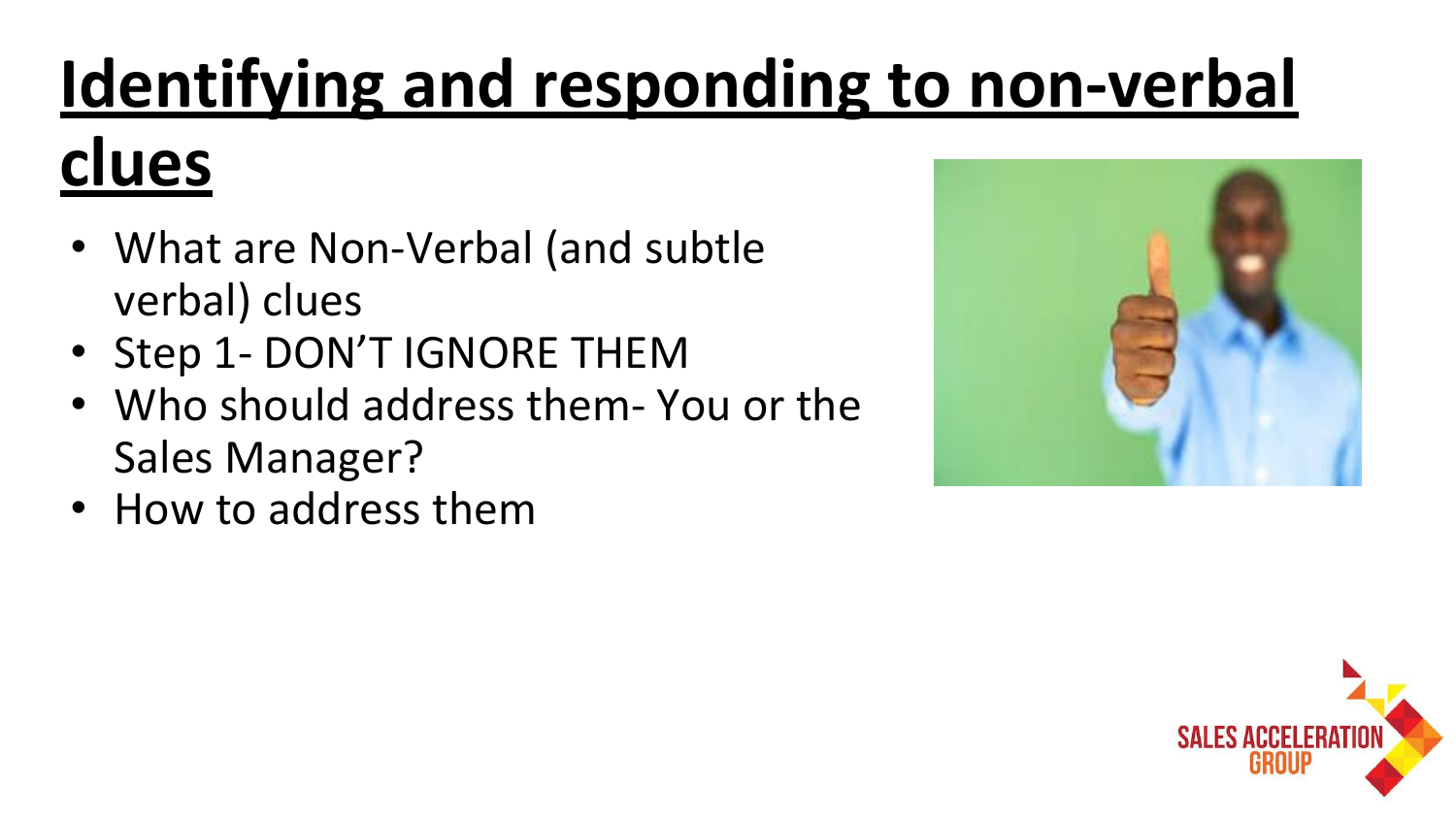## **How to Team Sell**

- Know your Role
- Make sure you have a game plan
- Safety in numbers
- Accountability Coach help you to stay on the path